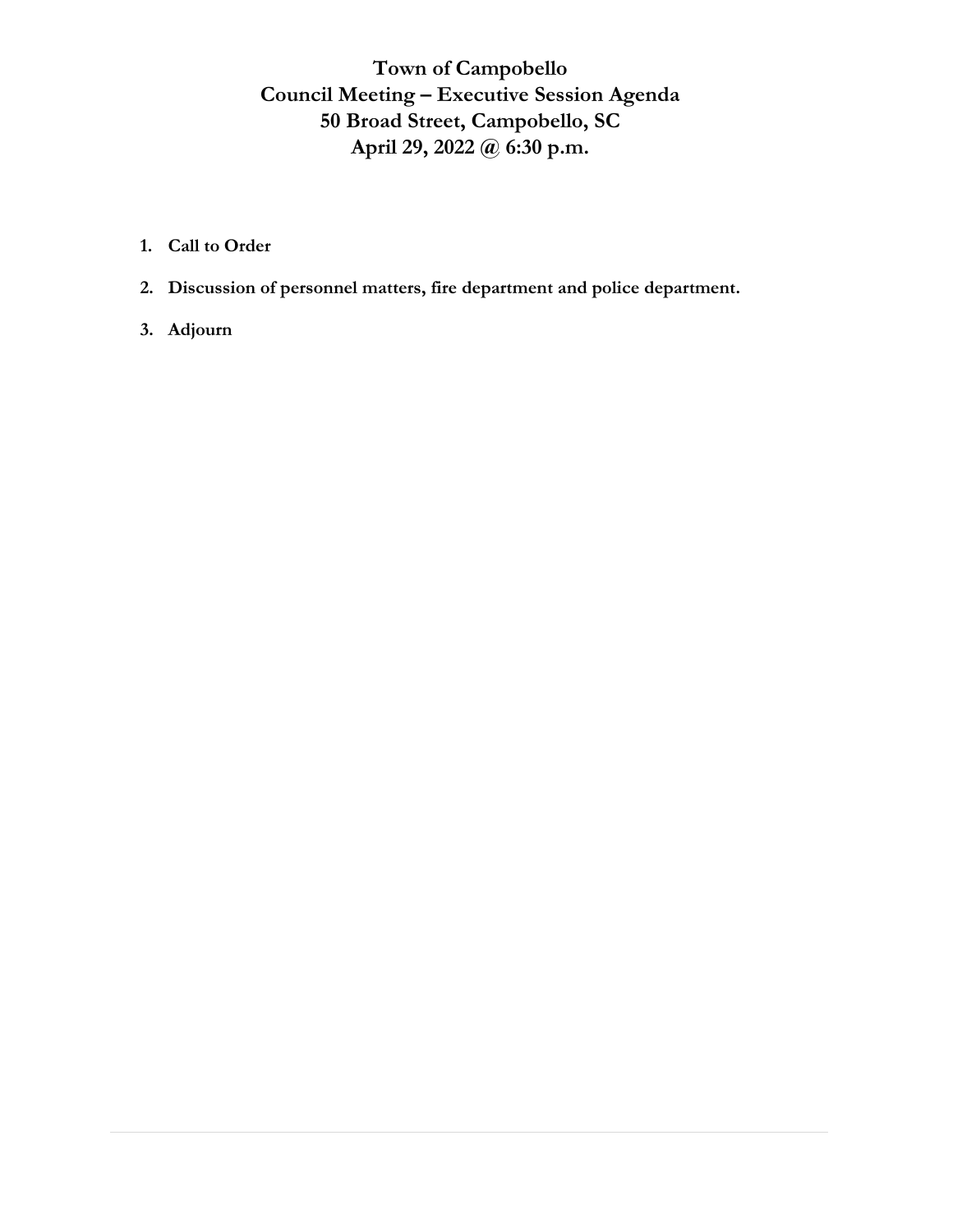# **Town of Campobello Special Council Meeting Agenda 50 Broad Street, Campobello, SC April 19, 2022 @ 6:30 p.m.**

# **1. Opening**

#### **2. Old Business** –

- Second reading and vote on Annexation Ordinance 5.825

## **3. New Business** –

- Appointing a Mayor Pro Tempore
- Discussion of second bid on Old Asheville Hwy project

#### **4. Other Business**

# **5. Adjourned**

Let it be known, there are times it may be necessary for the Council Members to enter an executive meeting during any Town Council meeting.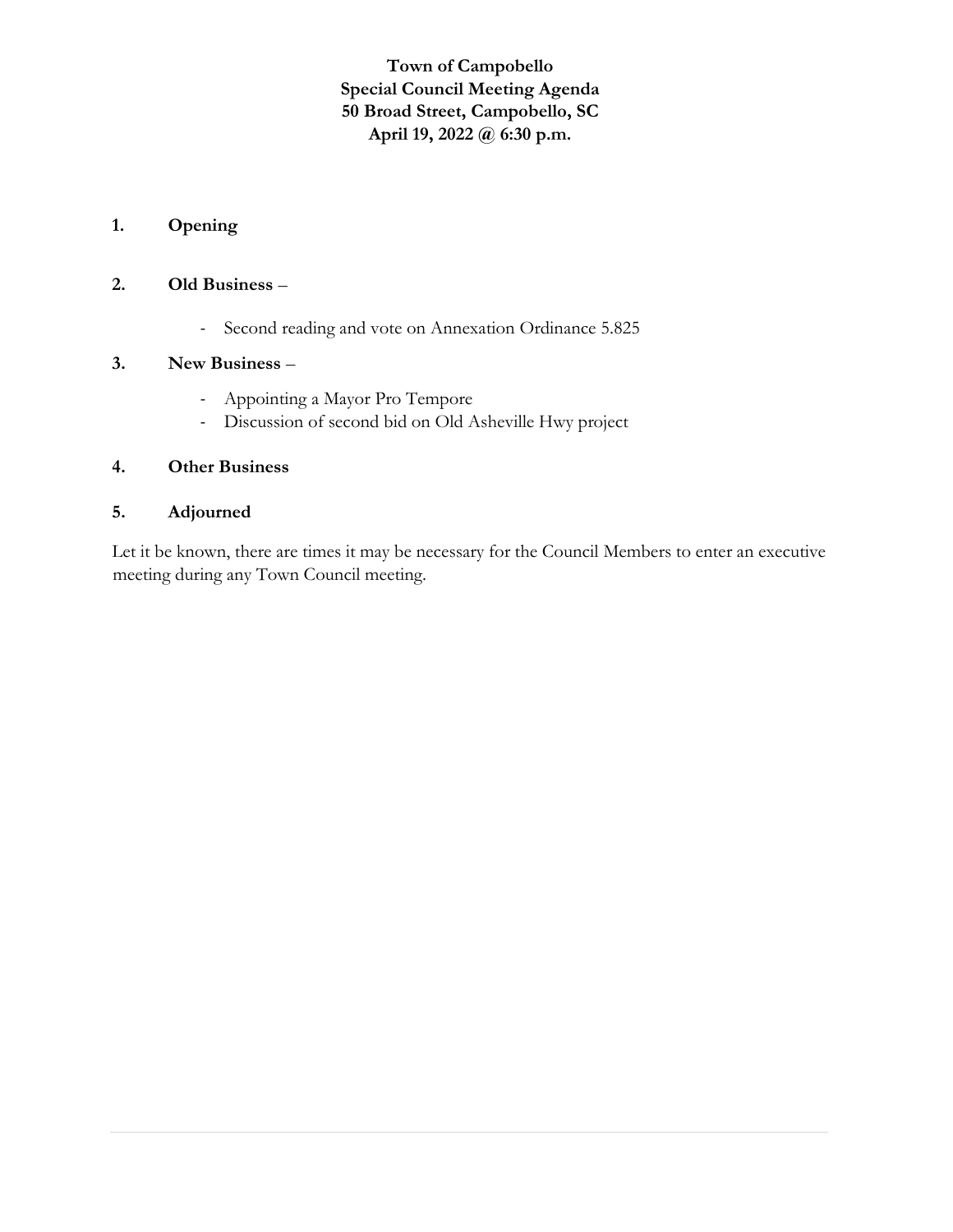**Town of Campobello Special Council Meeting Agenda 50 Broad Street, Campobello, SC April 12, 2022 @ 7:00 p.m.**

# **1. Opening**

# **2. Old Business** –

- Public Hearing on Annexation 5.825

## **3. New Business** –

- First reading and vote on Annexation 5.825
- CC&I to speak about ordinance compliance

## **4. Other Business**

# **5. Adjourned**

Let it be known, there are times it may be necessary for the Council Members to enter an executive meeting during any Town Council meeting.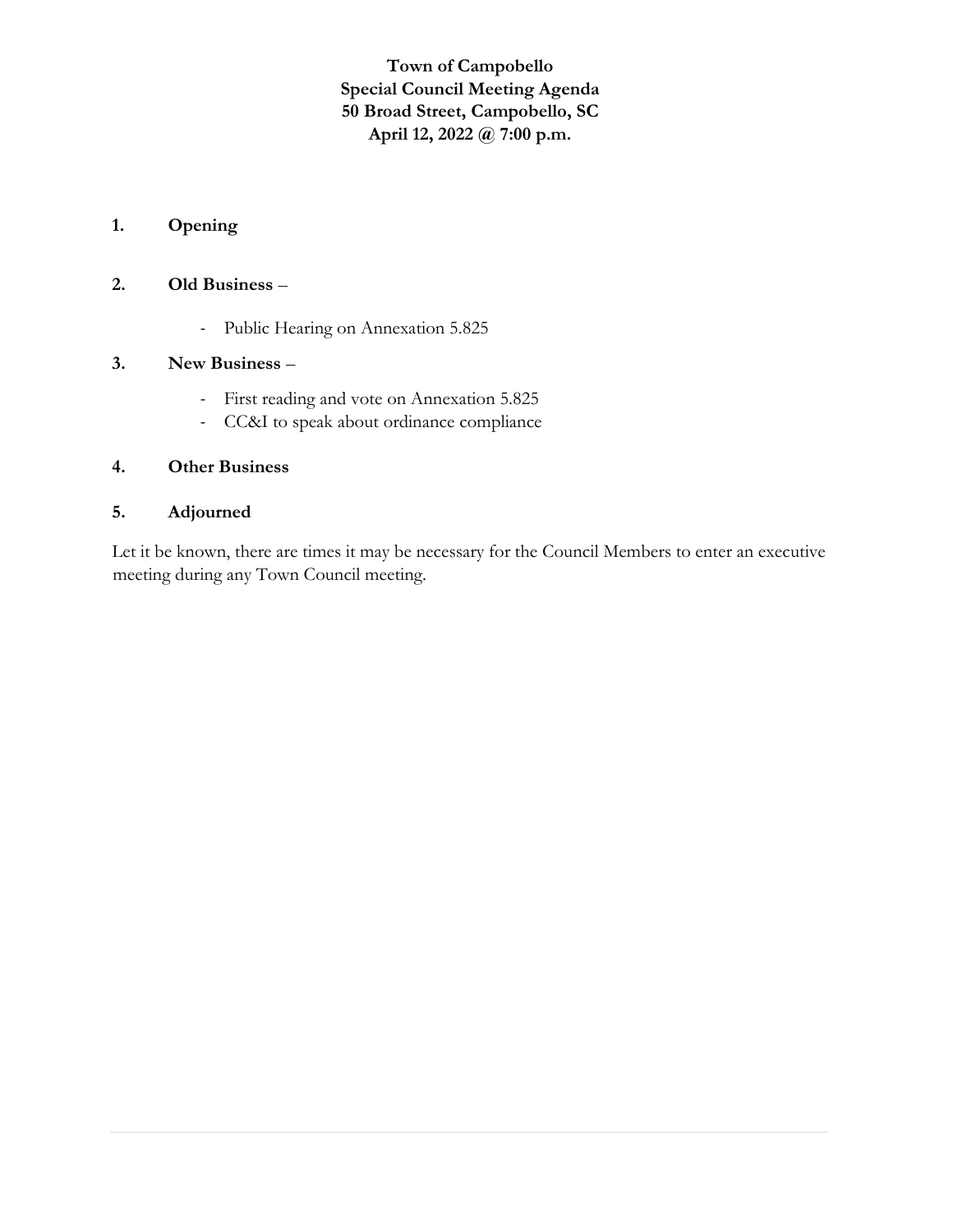# **Town of Campobello Council Meeting Agenda 50 Broad Street, Campobello, SC April 4, 2022 @ 7:00 p.m.**

Invocation

#### **1. Opening**

a. Pledge of Allegiance

# **2. Swearing in of new council member, Wade Peeler**

## **3. Introduction – Mayor and Council Members**

## **4. Minutes**

Review and approval of minutes from the March 7, 2022 work session minutes and March 7, 2022 council meeting minutes.

## **5. Comments from the Mayor**

## **6. Police Department**

Calls reported for March 2022

## **7. Fire Department**

- Calls reported for March 2022

## **8. Old Business** –

- Lighting to signs at entrances and update on park lights (J. Shamis)
- Update on repairs and widening of Old Asheville Hwy.
- Update on progress of new signs for Town
- Update on condemned homes (Police Chief)
- Update on Town events schedule/Trash pickup day (Alician Sprouse, Aaron Ash)
- Campobello Youth Council (Aaron Ash, Jason Shamis)
- Discussion and possible vote of Duke Energy Service Agreement
- Second Reading and vote on Business License Ordinance 8.501.4 to Amend/correct Class and Rate Schedule
- Discussion and possible vote on storage and emails (J. Shamis)

## **9. New Business** –

- Discussion on whether to continue with Mosquito Joe's service for park
- Looking for three volunteers to help with sewer project
- Discussion of cleaning up park for Family Fun Day
- Town Resident Phyliss Skuba to speak on fundraising ideas and town ordinances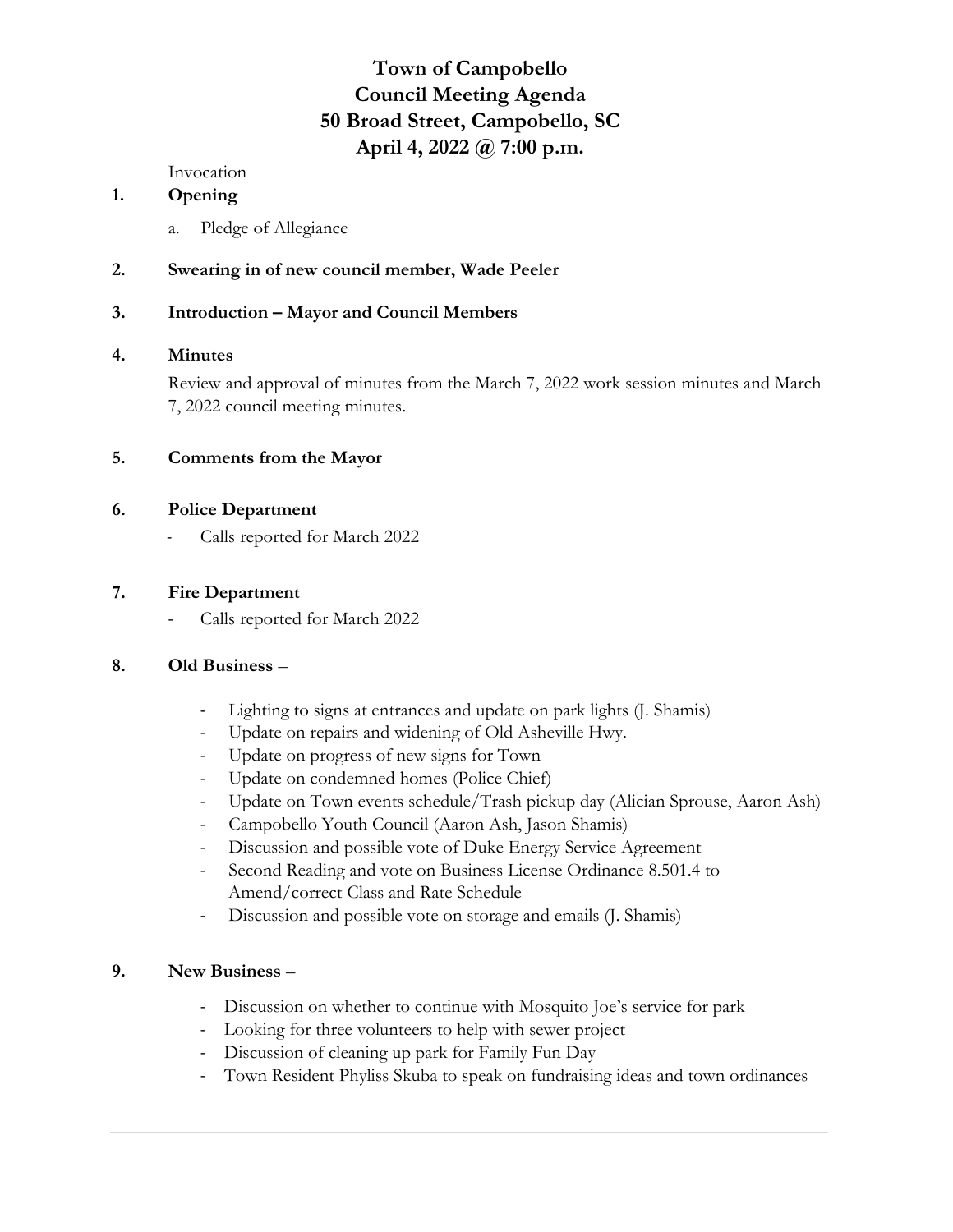# **10. Other Business**

- Update from Planning and Zoning Committee

# **11. Adjourned**

Let it be known, there are times it may be necessary for the Council Members to enter an executive meeting during any Town Council meeting.